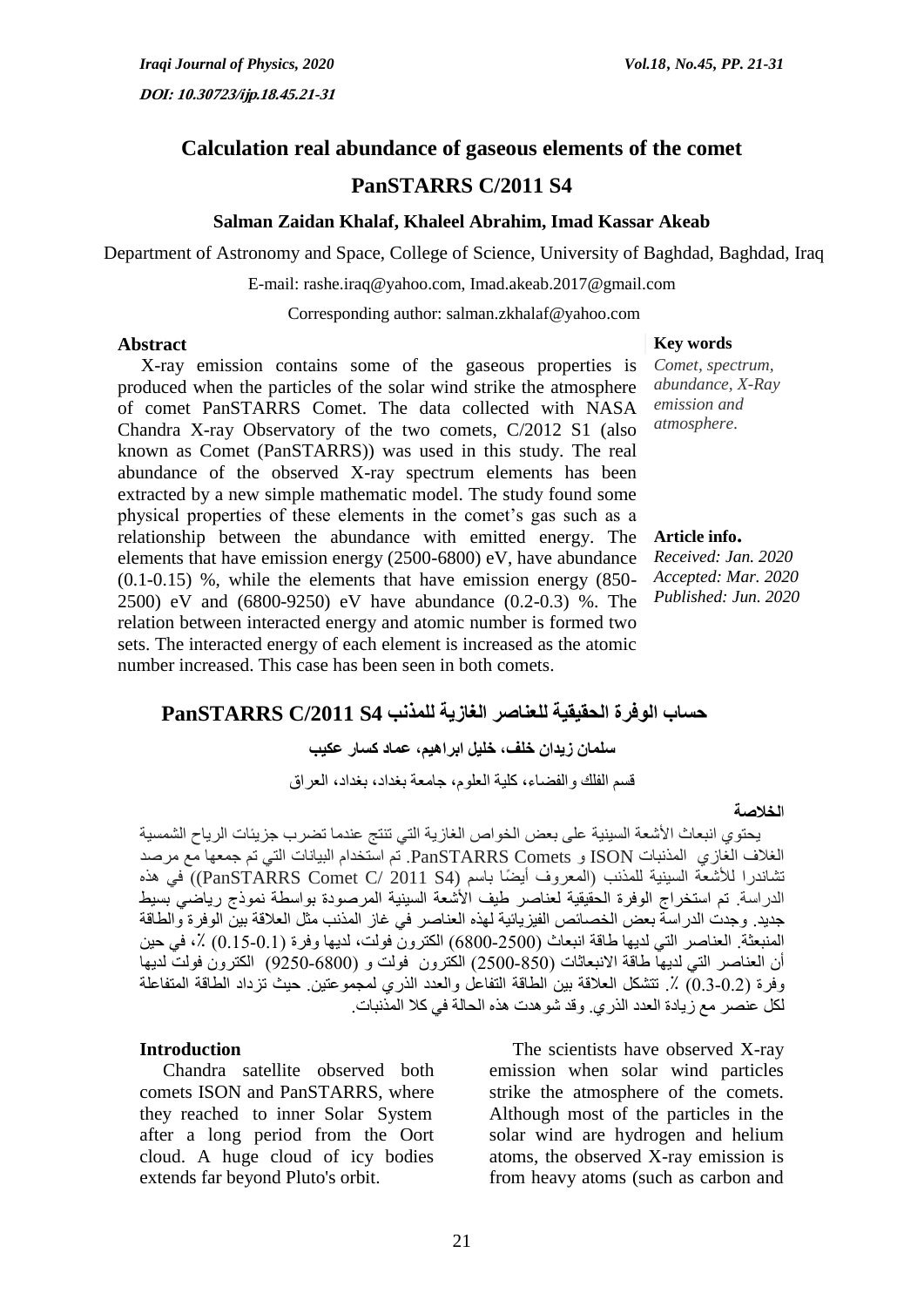oxygen). These atoms have most of their electrons stripped away; collide with neutral atoms in the comet's atmosphere. In a process called "charge exchange", an electron is exchanged between one of these neutral atoms, usually hydrogen and a heavy atom in the solar wind. After such collision, X-ray is emitted as the captured electron moves into a tighter orbit.

 This study shows some physical relations of cometary heavy elements which are roughly less abundant in the cometary gasses. A fundamental step determines the amount of abundance which has an effect on the amount of the density and density number (amount of molecule per cubic meter). That depends on gas general temperature from classical thermodynamic relations and spectrum curve (Chandra analysis) of each comet which is drawing by the amount of photons from each element at particular energy in X-ray rang.

 Gas's density close to the cometary nucleus approaches  $10^{17}$  H<sub>2</sub>O

molecules/ $m<sup>3</sup>$  and drops off to value ~10<sup>13</sup> H<sub>2</sub>O molecules/m<sup>3</sup> at typical Rosetta distances of 150 km [1].

 There are many relativistic heavy elements have been observed in cometary spectrum which have atomic number above 20, such as  $_{24}Cr$ ,  $_{25}Mn$ , 26Fe, 28Ni [2], 36Kr [3], 54Xe [4], with<br>isotopic  $^{128}\text{Xe}$ ,  $^{129}\text{Xe}$ ,  $^{130}\text{Xe}$ ,  $^{131}\text{Xe}$ ,  $\frac{128}{128} \text{Xe}$ ,  $\frac{128}{129} \text{Xe}$ ,  $^{132}\text{X}$ e,  $^{134}\text{X}$ e, and  $^{136}\text{X}$ e [3]. Many heavy elements are found in cometary gasses as will be shown later.

 The most speed probable of the particles by Maxwell-Boltzmann distribution is a common value of the particles velocity in comet atmosphere at 1km/s which represents an average value of the velocity [5]. The average mass of the particles at each comet gas is 23.3 proton mass [5].

# **Observations**

 The spectrum of the comets PansTARRS and ISON is obtained from Chandra site using DS9 program where the spectrum lines of the comet PanSTARRS are shown in Fig.1.



*Fig.1: Spectrum emission lines of comet PanSTARRS which is taken from Chandra data analysis.*

 From Fig.1, the amount of intensity that represents the abundance of each element in a particular energy that refers to object components and can find some gaseous elements as investigated in Fig.2 shows interpretation of the curve information.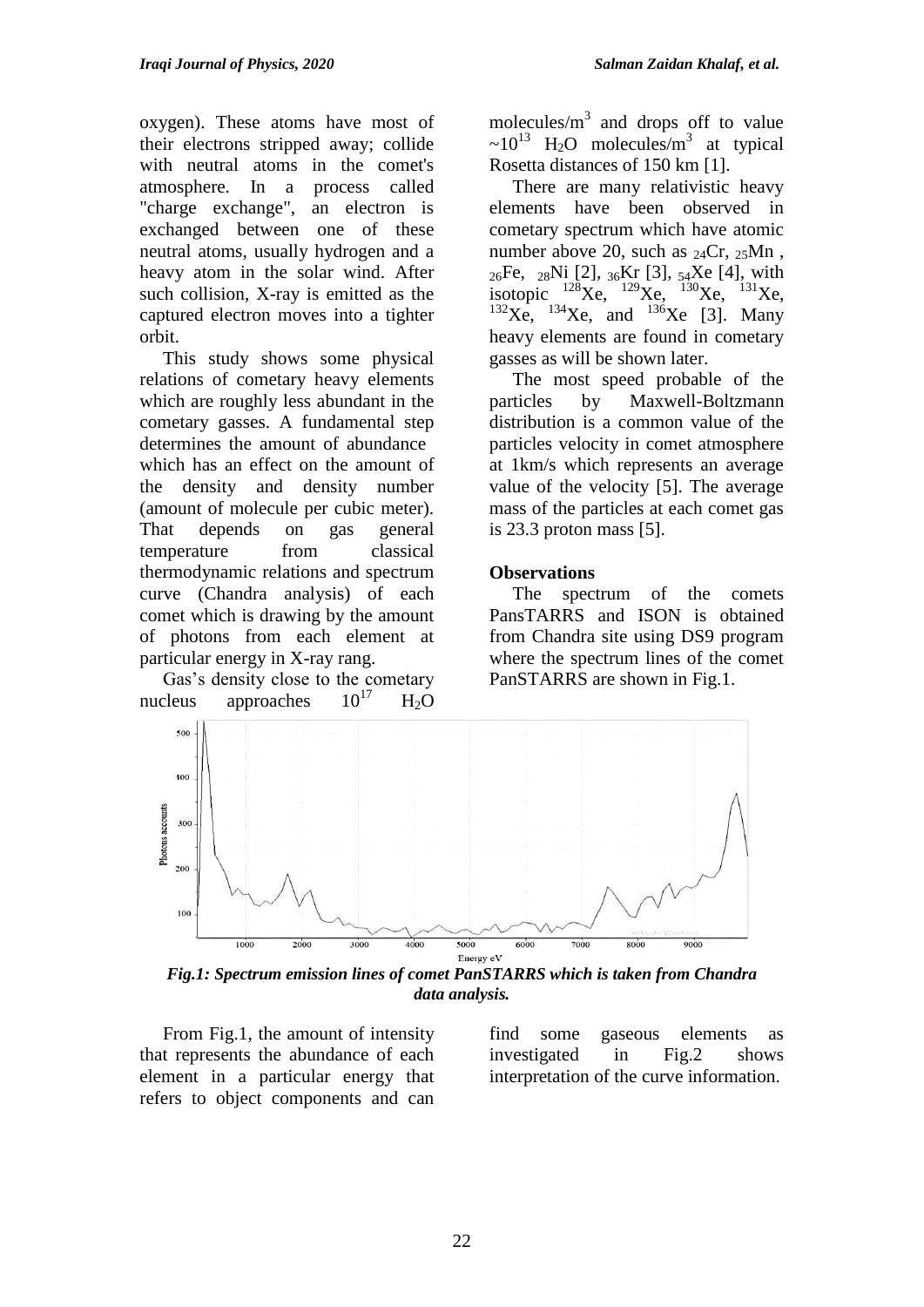

*Fig.2: The elements of Comet PanSTARRS, C/2011 S4, by Chandra X-Ray energy curve, the elements' energies available in reference [6].*

 The curve has important features of each element of the coma's gas, where the photons account refers to the amount of number of emitted atoms with respect to others, for example: Carbon has account value equals 530, and Neon element has 159. The ratio between both elements 159/530 equals 0.3, which means Ne/C  $\sim$  30% and one can obtain any percent of two elements or all the elements to the specified element.

 Measurements of photons account differ in various instruments. The reason is that different materials are used for each tool and observation case and even type of the measurement and observation time or even weather case. At the end, the ratio between varies remains constant.

 There are some errors in each measurement such as energy measurement. One can obtain each element from the nearest emission line energy value, where normal error in some emission lines of one experiment was natural line widths of  $O_2$  and  $O_3$ determined upper levels equal 2.9 eV and 1.9 eV, respectively, with  $\pm 0.4$  eV random error and  $\pm 0.3$  eV systematic error  $\sim$ 13% [7], while in comet

PanSTARRS spectrum lines here maximum error was ~2% at Selenium element, means the measurements in a saf side, as shown in Table 1.

# **Physical model**

 The rate of an abundance of each element in the spectrum curve to Carbon element is the rate of photons account in y-axis of each element to photons account of the Carbon,

$$
x_i = \frac{A_i}{A_C} \tag{1}
$$

where  $x_i$  is the ratio of each element with respect to the Carbon.  $A_i$  is an account of the element  $i$  includes the number of the elements in the curve 23 element.  $A_c$  is the Carbon photons account in the spectral curve. The value of  $x_i$  equals 0-1 since Ac the value of Carbon is the largest value represents only the ratio between the elements. It does not represent the real abundance of each element. Real Carbon abundance  $x_c$  in the comet's gas must be known to calculate the abundance of all elements by multiply Eq.(1) by  $x_C$  value.

$$
x_i = \frac{A_i}{A_C} x_c \tag{2}
$$

 $x_i$  is a real abundance of any element *i*. The total abundance for all elements is,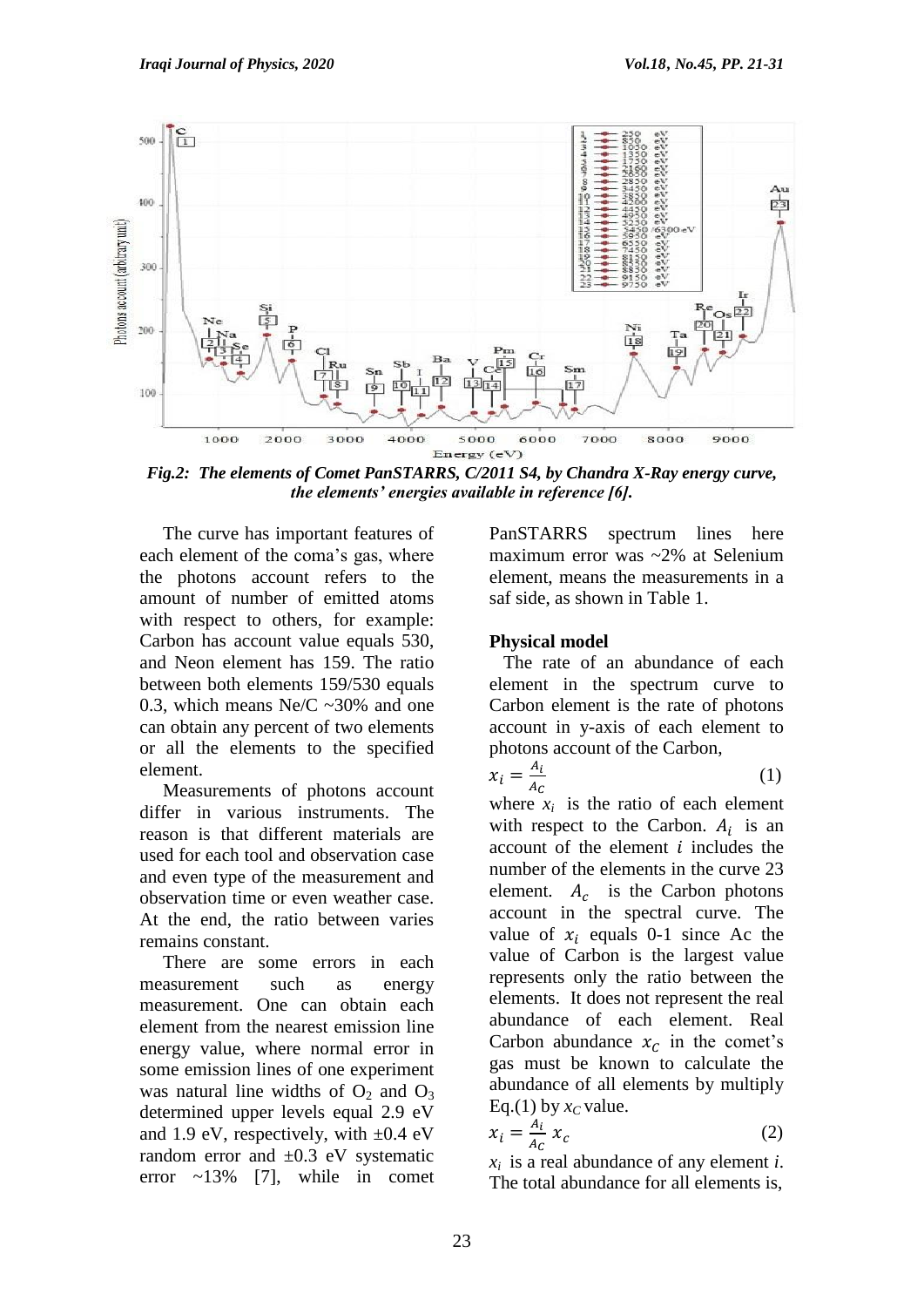$$
X = \sum_{1}^{23} x_i = \sum_{i=1}^{23} \frac{A_i}{A_c} x_c = \frac{x_c}{A_c} \sum_{i=1}^{23} A_i
$$
 (3)

The limit  $(A_1 + A_2 + A_3 + \cdots + A_{23})$ is known from photons account of spectral curve, includes photons account of Carbon, in fact,  $A_I = A_C$ , the first element in the x-spectrum and second element  $A_2$  is a photon account of the Neon and etc…

 $x_i, x_c$  is a real abundance of the elements and Carbon respectively.

$$
(\mathbf{3})
$$

 $A_i$ ,  $A_c$  are the photons account of the elements and Carbon respectively. The total abundance of all components  $X + X_{H_2O} + X_{un} = 1$  (4)  $X_{H_2O} \sim 0.8$  is a real abundance of water molecules in the cometary gas [8],  $X_{un}$ is a real abundance of undetected elements.



*Fig.3: (A) Elements' abundance with respect to abundance of the Carbon*  $\frac{A_l}{A_c}$ , *(B) has the same arrangement of the elements but in true abundance after multiplying by a true abundance of Carbon xc which is not extracted yet.*

 The *x<sup>c</sup>* value of Carbon must be extracted from some simple mathematical derivatives. The total number of the molecules  $N_T$  per unit volume is,

 $N_T = N_i + N_{H_2O} + N_{un}$  (5) The  $N_{H_2O}$  is the number of water molecules which are equivalent  $\sim 0.8$ of the total molecule's number, *Ni* is a present spectral elements which equal 23 elements,  $N_i = 23$  atoms and  $N_{un}$  is undetected elements which do not appear in our observation.

 The simple rate of the number of water molecules *NH2O* has an

abundance of 0.8.  $N_i$  is the elements of the spectrum, so, how much abundance of these elements. As shown in Fig.3.

*Table 1: The number of water molecules has proportion to the number of spectral elements, to create simple relation with a real abundance of the elements.*

|                        | Water      | Spectral<br>elements |
|------------------------|------------|----------------------|
| Number of<br>particles | $N_{H_2O}$ | N.                   |
| Real<br>abundance      | 0.8        |                      |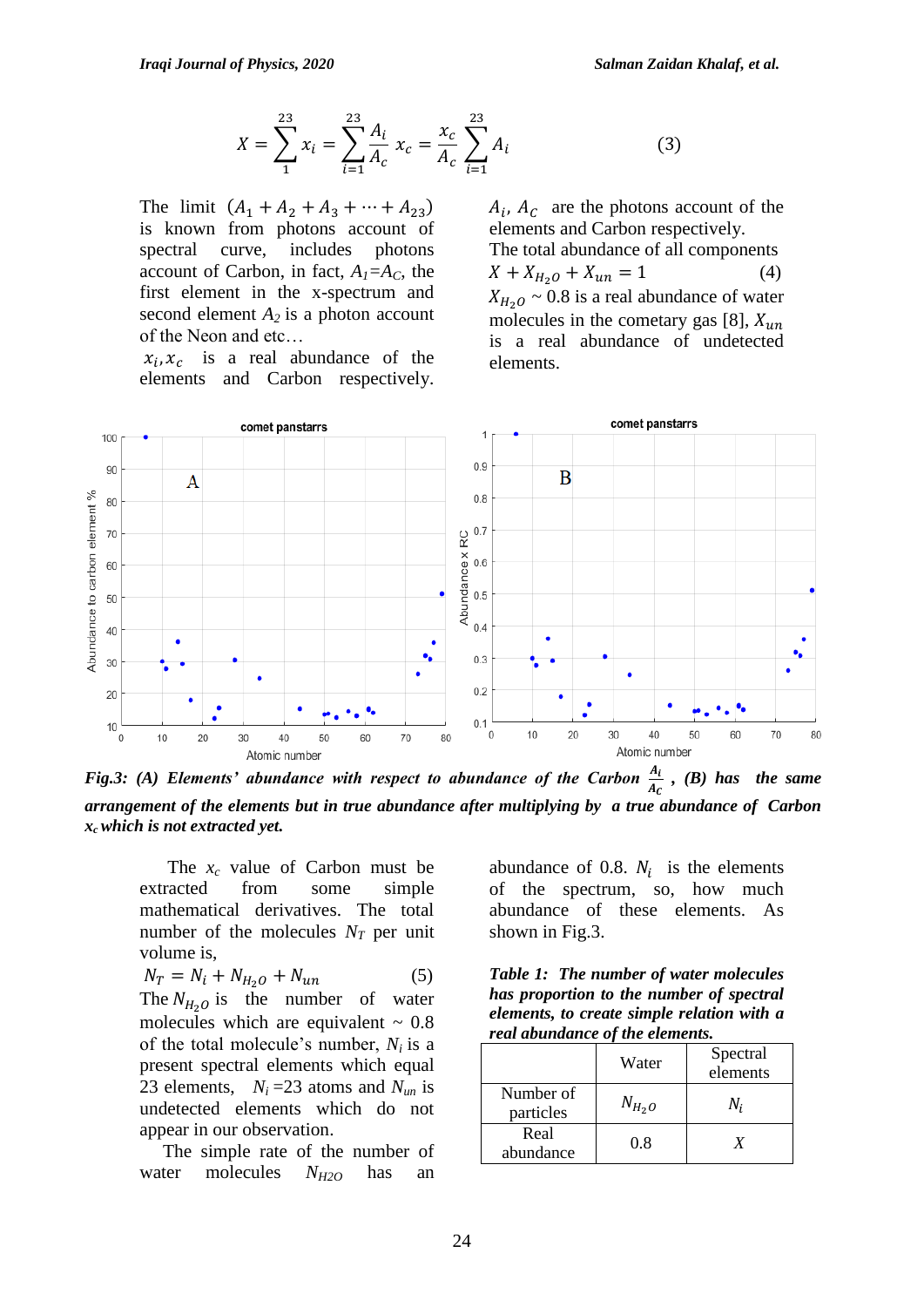where  $N_i = 23$ , proportion and fit can get:

$$
N_{H_2O} = \frac{N_i \times 0.8}{X}
$$
 (6)

The average mass of all gaseous components is a mass of all particles divided by the total number of particles  $\sim$  23.3 m<sub>p</sub> [5], which is the mass constant of the cometary particles.

 $m_P \sim m_H$ = 1.0079 amu(atomic mass unit), proton mass  $\sim$  hydrogen element mass.

*mH2O*=*mH*+*mH*+*mO*=(1.0079+1.0079+1 5.9994) =18.0152 amu

Spectral elements mass =  $\sum_{1}^{23} m$  $m_{1+}m_{2+}m_{3+} \dots \dots \dots m_{23}$  (7) Eq.(7) represents X-ray spectral elements mass, or all the elements

mass which have been extracted from the X-ray spectrum. The number of water molecules by mass of one molecule  $M_{H_2O}$ , Total water mass =

$$
M_{H_2O} = N_{H_2O} . m_{H_2O} \tag{8}
$$

The total mass of molecules is,

$$
M_T = N_{H_2O} \cdot m_{H_2O} + N_{un} \cdot m_{un + \sum_{1}^{23} mi}
$$
\n(9)

where  $N_{un}$  and  $m_{un}$  are the numbers of undetected elements and the average mass of these elements respectively. The value of  $m_{un} \sim 23.3 m_p$  because it is the average mass of the particles in the cometary gases.

The average mass  $m_{av}$ ,

$$
m_{av} = \frac{M_T}{N_T} = \frac{N_{H_2O} \cdot m_{H_2O} + N_{un} \cdot m_{un+} \Sigma_1^{23} \cdot m_i}{N_i + N_{H_2O} + N_{un}} \sim 23.3 m p \sim m_{av} \tag{10}
$$

The constant average mass of comets gaseous particles  $\sim 23.3 \text{m}_p[5]$ From Eq.(10).  $N_{H_2O}$ .  $m_{H_2O}$  +  $N_{um}$ .  $m_{av}$  +  $\Sigma_1^{23}$  m  $23.3m_p(N_i + N_{H_2O} + N_{un})$  (11) But  $N_{un}. m_{un} = 23.3 m_p N_{un}$  $N_{H_2O}(23.3m_p - m_{H_2O}) =$  $[\sum_1^{23} m_i]$  (12) where  $N_i = 23$  elements

*23.3m<sup>p</sup> =23.3x1.0079= 23.4841=mav*  $m_{H_2O} = 18.0152$  amu,  $\sum_{1}^{23} m_i = 2.3781x10^3$  amu

 The relation between the group of observed elements abundance and their atomic mass and the number of these elements consist of two equations Eqs. $(12)$  and  $(6)$ 

$$
N_{H_2O} = \frac{\left[\sum_{i=1}^{23} m_i\right] - 23.3 m_p N_i}{23.3 m_p - m_{H_2O}} = \frac{0.8 N_i}{X} (13)
$$
  
23.3  $m_p - m_{H_2O} = 5.4689$  amu  

$$
X = \frac{4.37512 N_i}{\left[\sum_{i=1}^{23} m_i\right] - 23.4841 N_i}
$$
 (14)

Eq.(14) is a general formula of any elements group have known atomic mass  $m_i$  and their number  $N_i$ . The number of elements  $N_i = 23$  and the sum of the elements mass  $\sum_{i=1}^{n} m_i =$   $2.3781x10<sup>3</sup>$  amu, then an abundance of 23 element is  $X \sim 0.055$  which represents a real abundance of the sum elements. The elements are extracted by X-ray spectrum have  $X \sim 0.055$  with respect to all the components of the cometary gases. From Eq.(2),

$$
X_{un} \sim 0.145
$$

The abundance of the Carbon  $x_C$  has determined from Eq.(3),

$$
x_c = \frac{X_i A_C}{\Sigma_{i=1}^{23} A_i} = \frac{0.055 \times 530}{3327} \sim 0.87 \%
$$

where *Ai* represents photons account of the spectral elements and  $A_C$  is the photons account of the Carbon element which equals 530.

 $x_C$  value is a real abundance of the Carbon which represents a key of most the work, this value is important to extract many physical values where Eq.(4) determines abundance of each element as shown in Table 2.

#### **Verification**

 The average mass of gaseous particles,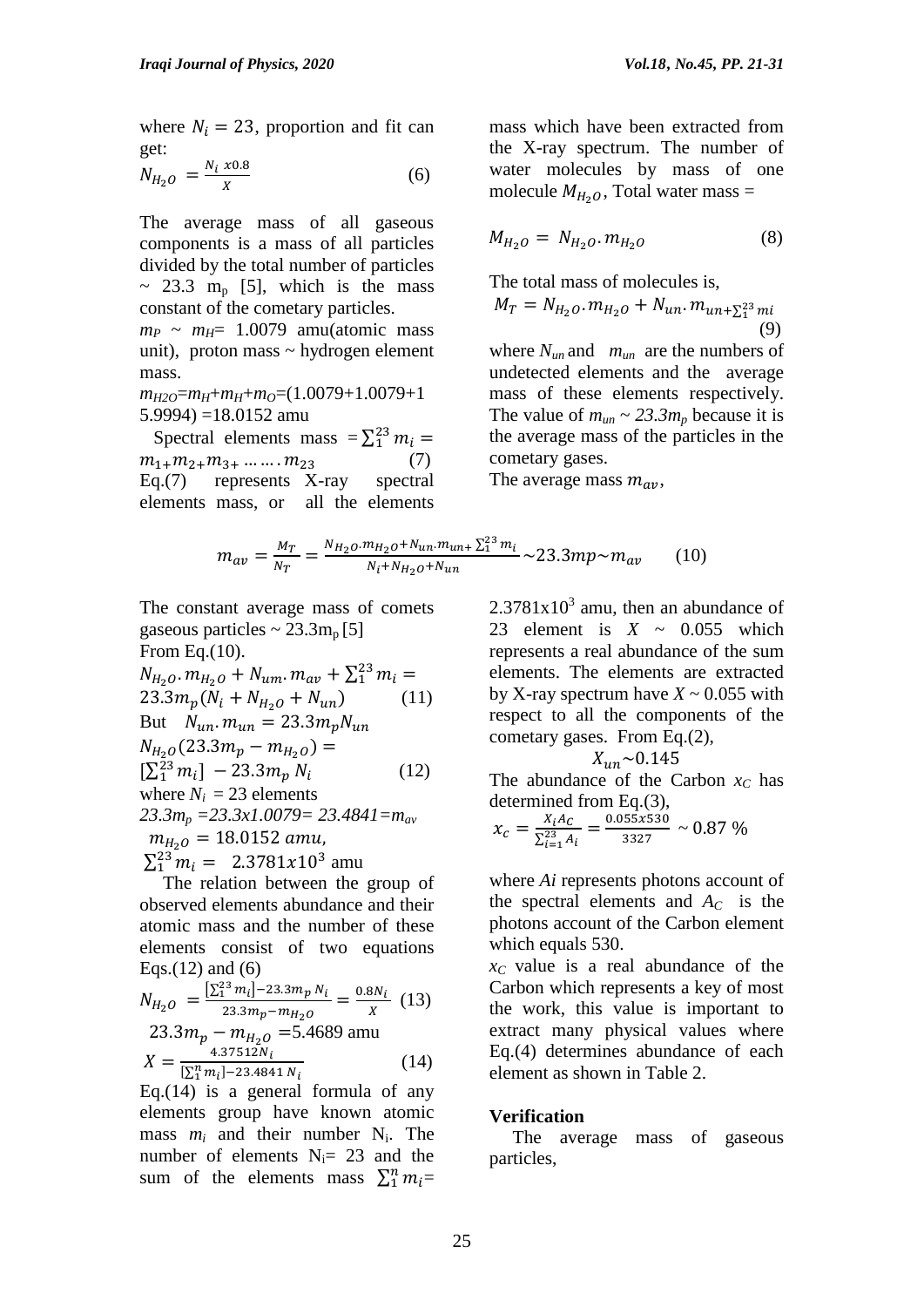$$
m_{av} = \frac{M_T}{N_T} =
$$
  
\n
$$
\frac{N_{H_2O}.m_{H_2O} + N_{un}.m_{un+} \Sigma_1^{23} m_i}{N_i + N_{H_2O} + N_{un}}
$$
 (15)  
\n
$$
m_{H_2O} = 18.0152 \text{ amu},
$$
  
\n
$$
m_{av} = 23.3m_p = 23.48407,
$$
  
\n
$$
\Sigma_1^{23} m_i = 2.3781 \times 10^3
$$
  
\n
$$
N_{H_2O} = \frac{23 \times 0.8}{X} = \frac{23 \times 0.8}{0.055} = 335.
$$
  
\n
$$
N_i = 23
$$

 $N_{un}$  can be determined by from proportion and fit process, as shown in Table 2.

*Table 2: Simple mathematical proportion to extract the number of undetected particles of the cometary gases.* 

|                        | Water | undetected<br>particles |
|------------------------|-------|-------------------------|
| Number of<br>particles | 335   |                         |
| Real<br>abundance      | 0.8   | 0.15                    |

 $N_{un}=\frac{3}{2}$  $\frac{x0.145}{0.8}$  =61. This value is a mixture of natural molecules, atoms and ions.

That means for each 23 atoms of spectrum elements there are 335 molecules of water and 61 undetected molecules.

The total number of particles,  $N_T = 23+335+61 = 419$ 

Abundance of spectrum elements  $= 23$  $/419 = 0.0584 \approx 0.055$ Abundance of water molecules  $= 335$  $/419 = 0.7995 \approx 0.8$ Abundance of undetected molecules =  $61/419 = 0.1455 \sim 0.145$ The general form of  $N_{un}$ ,  $\overline{N}$  $\overline{N}$  $\boldsymbol{0}$  $(16)$ Thus  $m_{av}$  $m_{av} = \frac{N_{H_2O} \cdot m_{H_2O} + N_{un} \cdot m_{av+} \sum_{1}^{23} m}{N_{H_2O} + N_{H_1O} + N_{H_2O}}$  $\frac{n_{H_2}U + N_{un} \cdot m_{av+} \Delta_1}{N_i + N_{H_2}U + N_{un}} =$  $\frac{335x18.0152+61x23.484+2.3781x10^3}{410} =$ 419 23.497 amu

The simple difference between the value 23.497 and the standard value 23.484 was consequence our approximation number of water molecules and undetected particles.

## **The results**

 All the derived equations in the previous steps represent a new simple model to determine the abundance of any observed spectrum elements group, regardless of the observation type or the range of the observed wavelength band.

Eq.(15) gives a real abundance value of each element which is investigated in the Fig.4.



*Fig.4: Comet PanSTTARS'S real abundance of 23 elements (by X-ray band), shows there is some relation between atomic number and the abundance specially the atomic numbers above 28 (for nickel element).*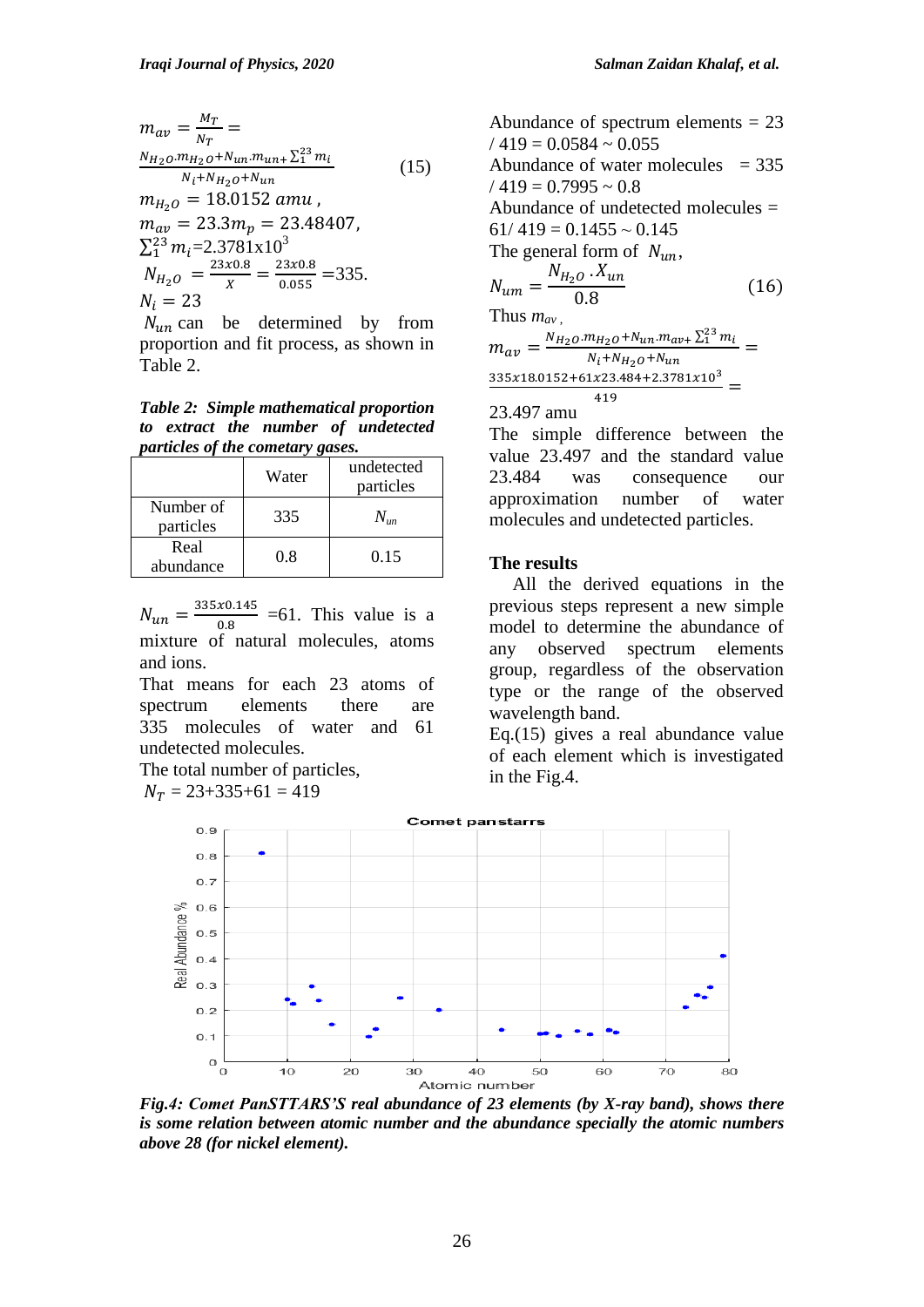There are many mathematical models of this distribution depend on the comparison with other comets,

there is one relation to identical, such distribution is investigated in Fig.5.



*Fig.5: The suitable curve of the real abundance distribution of comet PanSTARRS C/2011 S4.*

 This curve has been extracted by the same way of the previous steps of abundance relations. The curve of comet PanSTTARS from lower atomic number to 40 is almost identical with comet ISON curve, as shown Fig.6.



*Fig.6: Elements abundance of comet Ison C/2012 S1 has the same shape PanSTARSS's curve from atomic number 6 to 41, (but certainly is not the same abundance values), take to one sense that both comets were as in one body since early solar time.*

 The abundance balance relation of comet PanSTARRS and ISON. There are some figures for the energy emission lines with atomic number and the abundance as shown in Figs.7 and 8 respectively.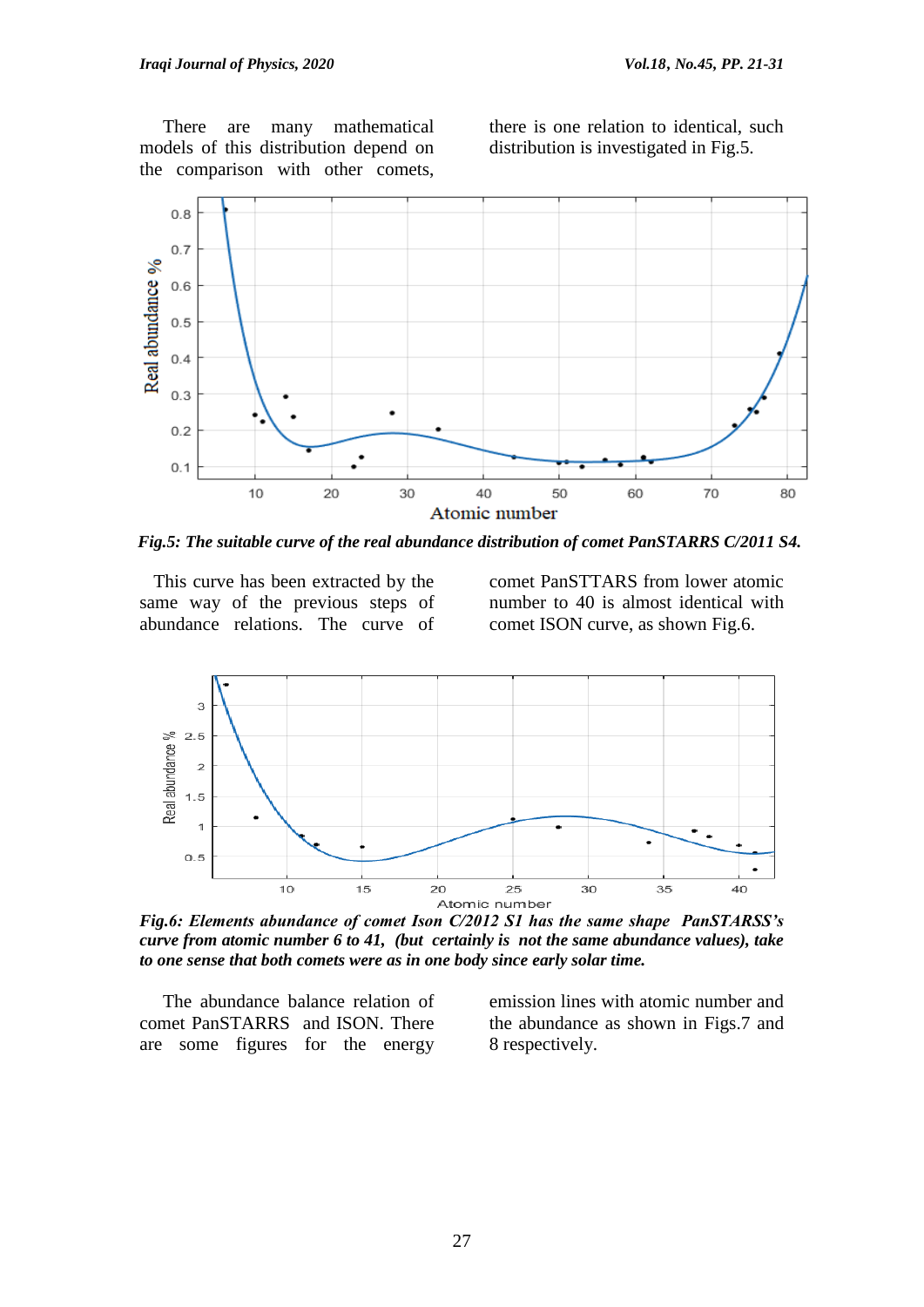

*Fig.7: Energy emission lines as a function of atomic number of the elements, arrangement as two relations, each part has a particular set of atomic number,* **<sup>&</sup>gt;** *30 &* **<***30.*

 The energy has a particular relation of each group of the atoms depending on the atomic number, where from the notation of two curves there is a same shape also of the energy-atomic number of the comet ISON as investigate in Fig.9.

 Also, the energy has particular relations with the abundance of the elements as following:



*Fig.8: Analysis of comet Ison has also two sets of atoms (depending on atomic number) which have different interactions with the solar wind and high-power radiations.*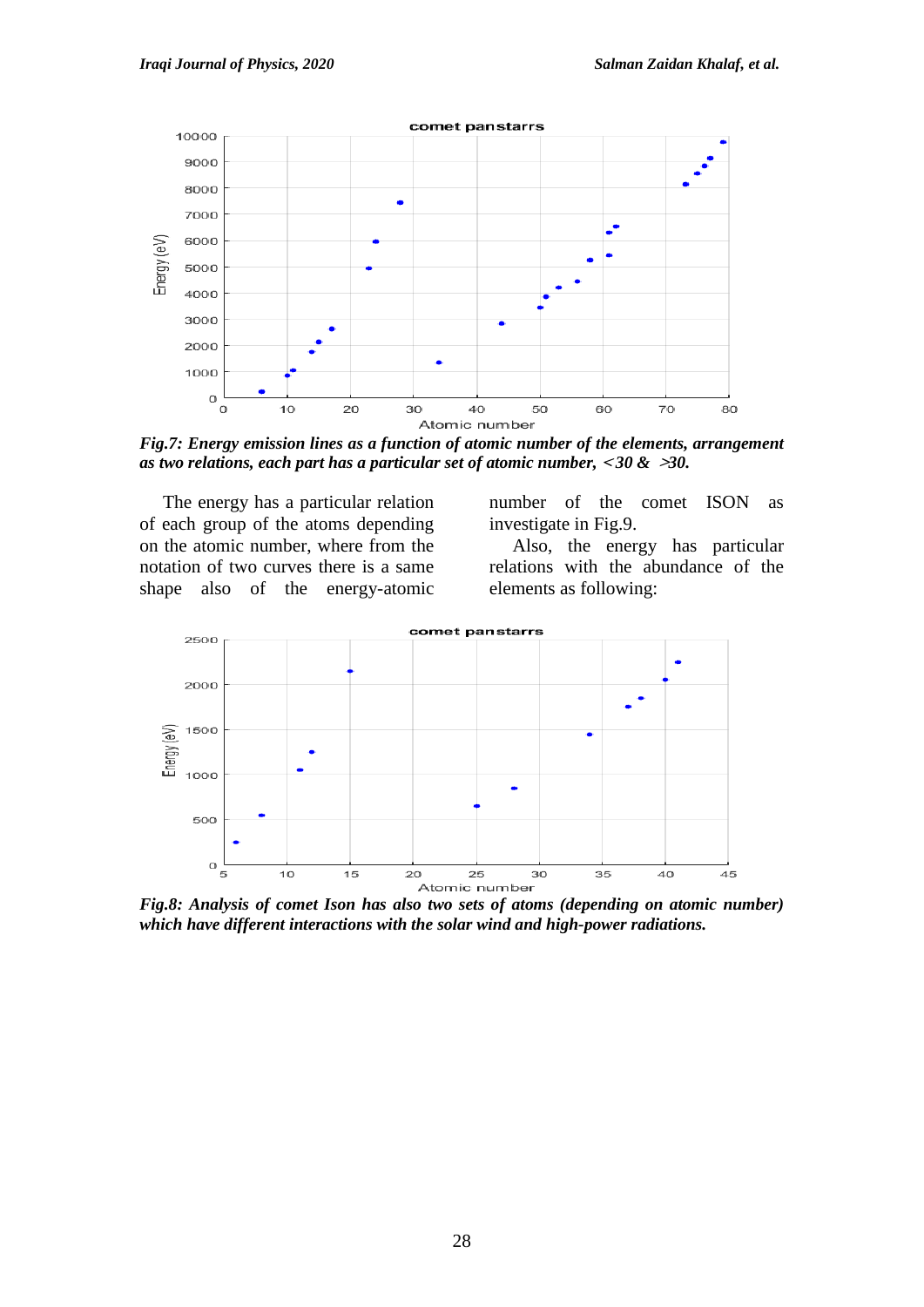

*Fig.9: The 23 element of comet PanSTARRS have a center abundance distribution* **<***3000*   $(eV)$  and  $\leq 7000$   $(eV)$  which has a minimum abundance.

 Fig.10 shows there are two groups of elements, the first set (6-30) and the second (30-79), each group has a particular interaction with the solar wind. The elements that have lower atomic number interact with solar wind and solar high-power radiations at low energies and as atomic number increase will increase in interacted energy. That means as atomic number increases, the level energy will increase. This case returns again in the

second group of elements  $> 30$  atomic numbers, where begins from lower level energy and increase as the atomic number increased.

 The reported transition levels displays transitions type  $K_{\alpha 1}$  and  $L_{\beta 1}$  (~ 23%), as shown Fig.11.

 The Summary of the important physical relations and details of their terms in Table 3.



*Fig.10: Displays three regions of elements' abundance of comet PanSTARRS with irregular two elements of this case where the Carbon element has ~0.8% and Au has~ 0.4% while total real abundance of these 23 elements have only*  $-5\%$ *,*  $H_2O$  *at*  $\sim 80\%$  *and the unobserved elements have 15%.*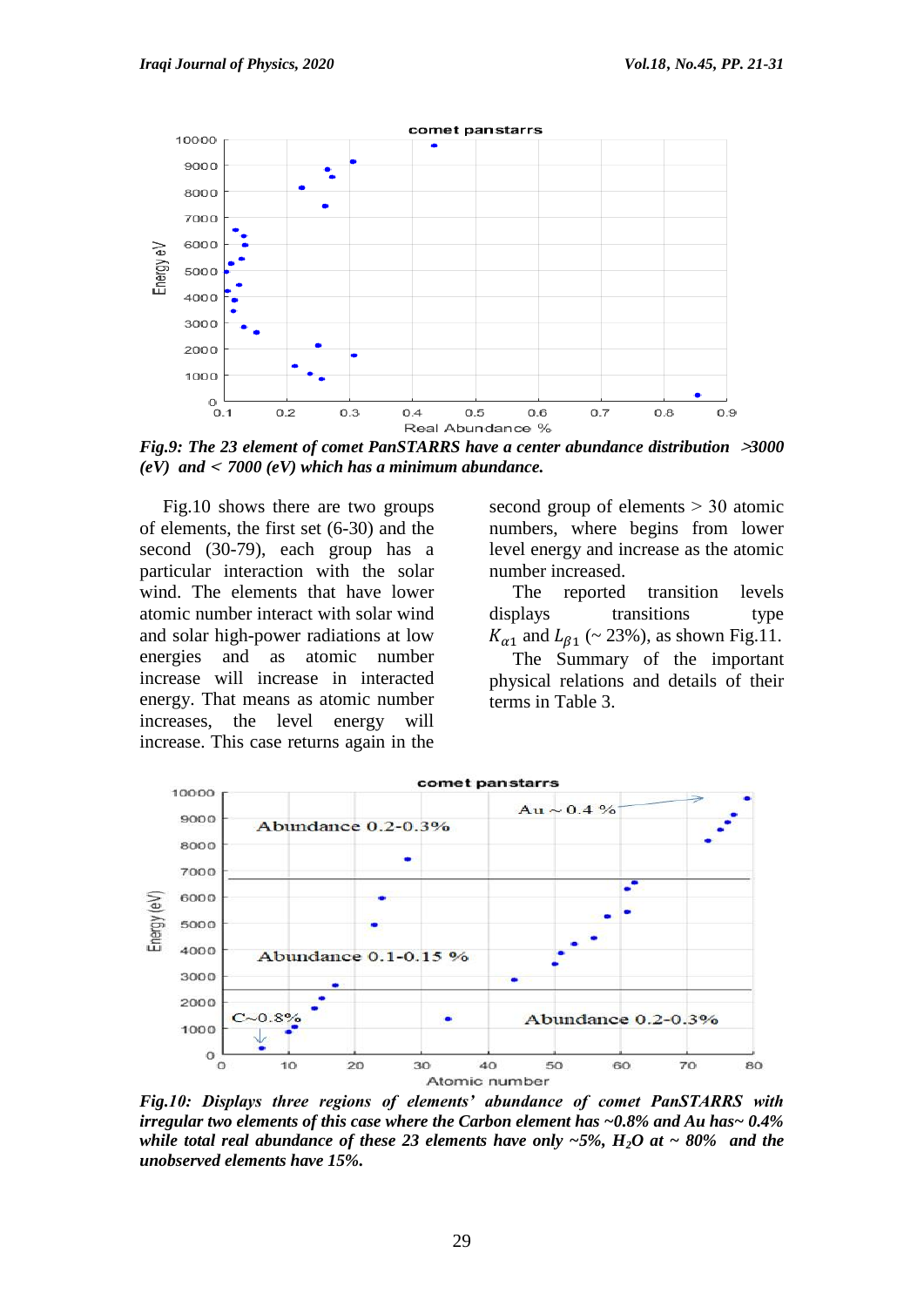

#### **Transition levels**

*Fig.11: Recent of transitions types of cometary gases in comet PanSTARRS C/2011 S4.*

|                                                                  |  |  | Table 3: Explains important fundamental relations which are divided in the search to |  |  |  |  |  |  |  |  |
|------------------------------------------------------------------|--|--|--------------------------------------------------------------------------------------|--|--|--|--|--|--|--|--|
| extract real element's abundance of any spectral emission curve. |  |  |                                                                                      |  |  |  |  |  |  |  |  |

| <b>Relation</b>                                                                                                                                                                 | <b>Details of terms</b>                                                                                                                                                                                                                                                                                                                                                                                  |  |  |
|---------------------------------------------------------------------------------------------------------------------------------------------------------------------------------|----------------------------------------------------------------------------------------------------------------------------------------------------------------------------------------------------------------------------------------------------------------------------------------------------------------------------------------------------------------------------------------------------------|--|--|
| $X_i = \frac{x_c}{A_c} \sum_{i=1} A_i$<br>General form:<br>$X_i = \frac{x_{mx}}{A_{mx}} \sum_i A_i$<br>$X_i = \frac{4.37512N_i}{\left[\sum_{i=1}^{n} m_i\right] - 23.4841 N_i}$ | $X_i$ -Sum real abundance of <i>i</i> elements<br>$A_c$ -is a photons account of the Carbon<br>$x_c$ -is a real abundance of the Carbon element<br>$A_{mx}$ -is a maximum photon account on the spectral curve.<br>$x_{mx}$ -is a real abundance of one element which has maximum<br>photons account<br>$N_i$ – is a number of spectral elements<br>$\sum_1^n m_i$ – Sum of elements' atomic mass in amu |  |  |
| $x_i = \frac{A_i}{A_c} x_c$<br>General form:<br>$x_i = \frac{A_i}{A_{m r}} x_{m x}$                                                                                             | $x_i$ – is a real abundance of any element to Carbon.<br>$A_i$ – is a photon account in the spectral curve<br>$A_{mx}$ - is a maximum photon account on the spectral curve.                                                                                                                                                                                                                              |  |  |
| $N_{H_2O} = \frac{0.8N_i}{Y}$                                                                                                                                                   | $N_{H_2O}$ - is a number of water molecules which are compared<br>with the elements' atoms                                                                                                                                                                                                                                                                                                               |  |  |
| $X_i + X_{H_2O} + X_a = 1$                                                                                                                                                      | Sum of all components equal one,<br>$X_{H_2O}$ – is a real abundance of the water =0.8<br>$X_a$ – is a real abundance of undetected components which are<br>not seen in the measurements                                                                                                                                                                                                                 |  |  |
| $N_a = \frac{N_{H_2O} \cdot X_a}{0.8}$                                                                                                                                          | $N_a$ – is a number of undetected components which are not<br>seen in the measurements                                                                                                                                                                                                                                                                                                                   |  |  |
| $m_{av} = \frac{N_{H_2O} \cdot m_{H_2O} + N_a \cdot m_a + \sum_{i=1}^{23} m_i}{N_i + N_{H_2O} + N_a}$                                                                           | $m_{H_2O}$ – is a water molecules mass=18.0152 amu<br>$m_a$ - is an average other components mass<br>Where $m_a = m_{av} = 23.3 m_p = 23.484$ amu                                                                                                                                                                                                                                                        |  |  |

## **Conclusions**

 Some of the comet PanSTARRS 23 elements have an abundance about 5 % and the other components have an

abundance 15 %. That means there are many composites do not appear in X-ray analysis. This is because that the X-ray emission lines give large